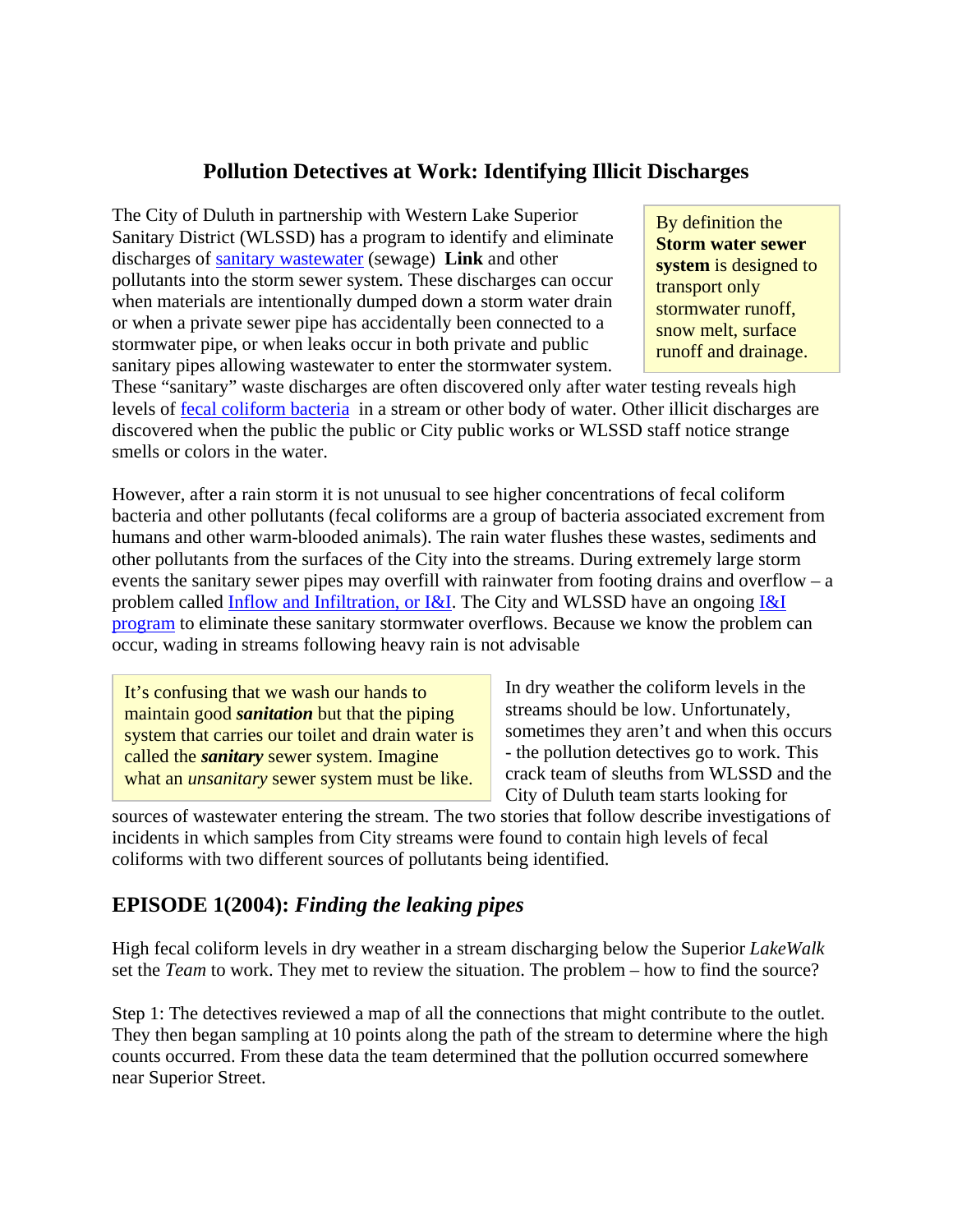Step 2: To identify the source the investigators placed a bright green dye in the sanitary sewers of buildings in the vicinity and watched to see if it appeared in the storm water system. The green dye appeared from several buildings near Superior Street.

Step 3: The detectives placed a camera in the storm line feeding the stream at that point. Click on the video to see what they discovered.



These images are video clips from the sewer cam. On the ceiling of the main stormwater drain tunnel you can see a dark colored pipe that is the much smaller diameter sanitary sewer line. Most of the white streaks are dripping water

A sanitary sewer line crossed over the top of the storm line. At some point recently, the sanitary sewer line had cracked and now was leaking into the storm line.

Step 4: A construction crew was called in and the line was repaired – problem solved!

However, testing after the repair indicated that there may be some other problems and so other repairs were ordered and the investigative team continued to test to find other sources. The initial testing required over 40 hours of staff time sampling in the field, testing in the laboratory, televising and added fluorescent dyes to trace inputs from building and residential drains.

## **EPISODE 2(2004):** *What is going on under the expressway?*

High fecal coliform counts were found at the mouth of Buckingham Creek. The mouth is located in the industrial area of Duluth and there is limited risk for human exposure. However, the source must be found and so once again, the pollution investigative team went to work.

Step 1: Again a map of the region was examined and samples for bacteria were taken up-stream of the known problem site.

Step 2: The sampling revealed that fecal coliform levels were relatively low before the stream went under Interstate-35. However, when the stream came out from under I-35 the values were very high as show on the map below.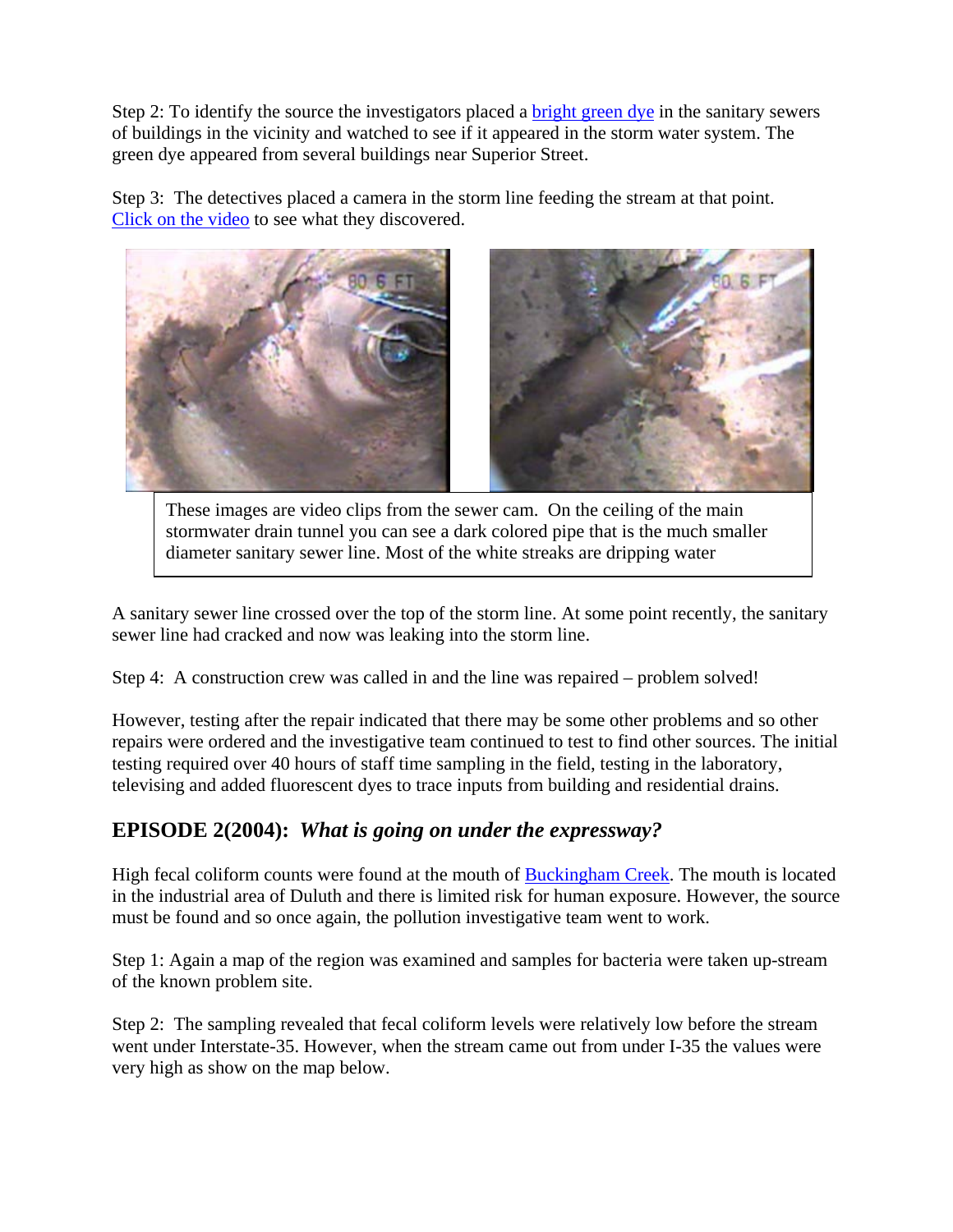

Fecal coliform bacteria concentrations in lower Buckingham Creek in summer 2004. The units of the measurement are in colony forming units (cfu) per 100 ml of water.

Step 3: The pollution detectives investigated what was occurring below the expressway. Their discoveries are illustrated in the following pictures. A picture is worth a thousand words, or at least a thousand cfus of fecal coliform bacteria.



Some of the hundreds of pigeons roosting under the expressway. Note the white streaks.

Just a bit of the pigeon droppings seen along the creek